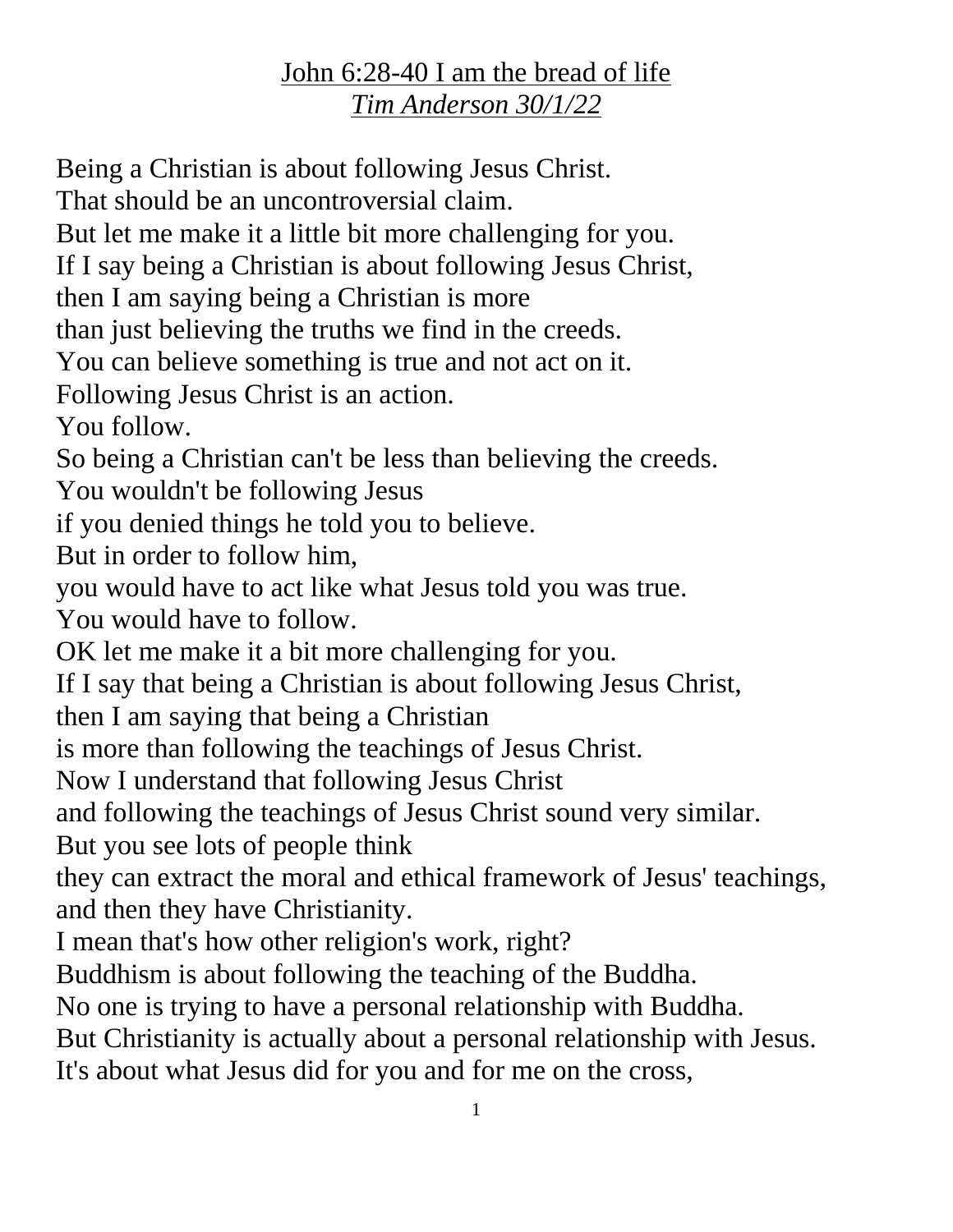to restore our relationship with his Father. This is a lot more than an ethical framework. It's about one person saving another person because they love them. Jesus loves you. You might have sung the song. But if being a Christian is about following Jesus, and that's about a relationship with a person,

How can I get to know this person?

I can't have a coffee with him.

A key way to get to know Jesus is from the pages of the Bible.

So what we are going to do for 7 weeks,

is to get to know Jesus through some things that he said about himself. In John's gospel there are 7 "I am" sayings.

Seven times that Jesus said, "I am" something or other.

And I think we can get to know someone

when they talk about who they are.

So we begin with "I am the bread of life".

Jn 6:35 "I am the bread of life.

Whoever comes to me will never go hungry

and whoever believes in me will never be thirsty."

What does Jesus mean when he says,

"I am the bread of life"?

Well I have three points.

And the first is,

"Real religion is about Jesus personally."

So Jesus didn't get up in a pulpit one day

and just say "I am the bread of life" out of nowhere.

He said it in answer to a question.

Here's the question.

6:28 "Then the crowds asked Jesus,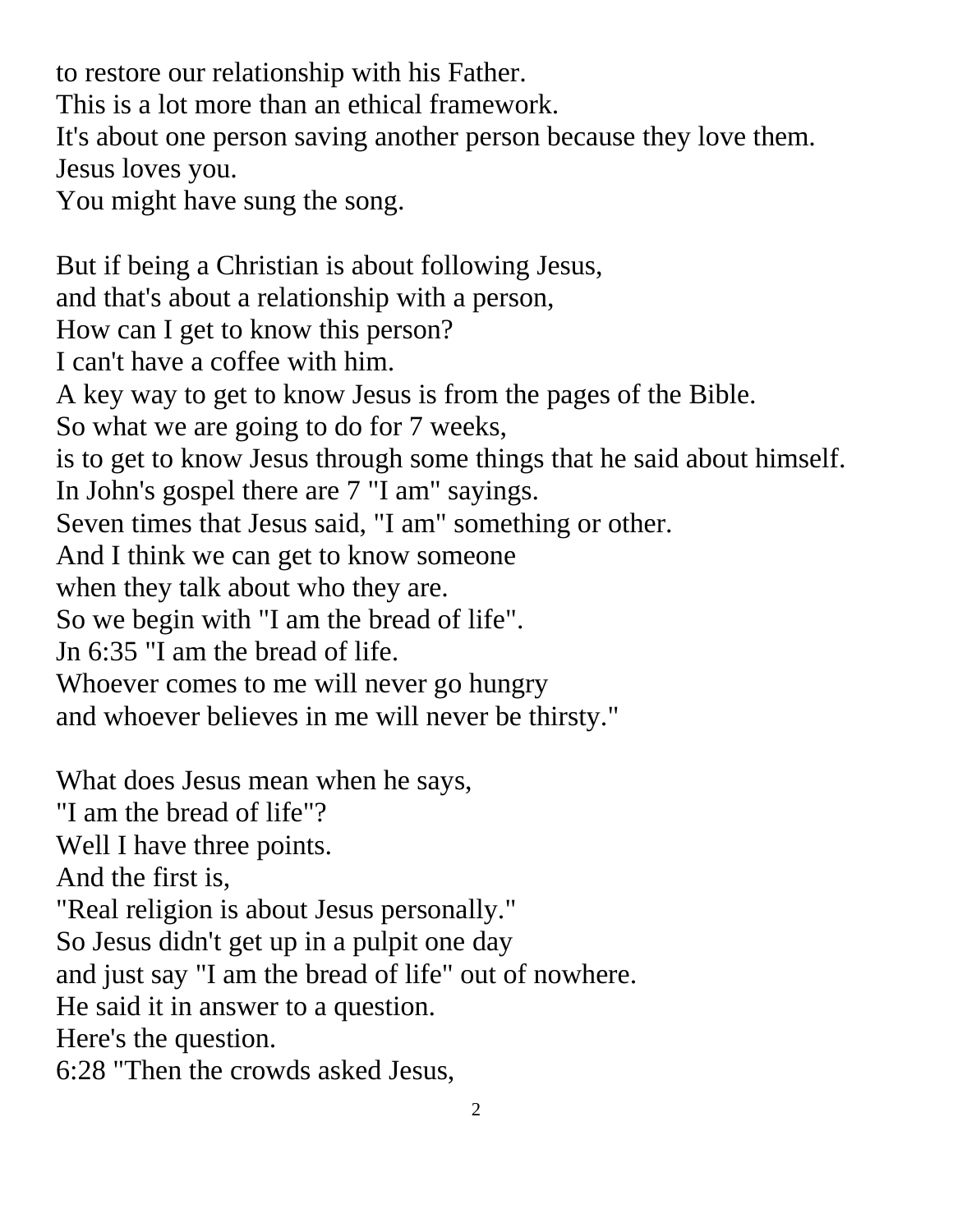"What must we do to do the works God requires?"" Remember I said at the start, being a Christian is about more than following the teachings of Jesus. Here the crowds are asking Jesus, "What are the things we have to do to be a bona fide Christian?" They want a list of little boxes to tick off. Jesus, just give us a little list so that when we've done all the things on the list, we will know that we've made the grade. "What must we do to do the works God requires?" It's like when I do the grocery shopping. Cherida writes me a list and sends me off to Bayside. Here's the things you need to get from Aldi. Here's what I want from Henry's fruit and vege shop. And if there are some really good specials then get those too. And I know that when I get home, if I've got all the things on the list, then I will have a happy wife. The crowds wanted a spiritual shopping list. So they could know that if they tick everything off the list, then when they die, God will be pleased with them. Jesus has to disappoint them. 6:29 "Jesus answered, "The work of God is this: to believe in the one he has sent." In other words, true religion is not about ticking things off a shopping list. It's about believing in Jesus. And the kind of believing Jesus is talking about is a whole of life faith commitment. It's what I called earlier, following Jesus. In a sense this is both easier and more difficult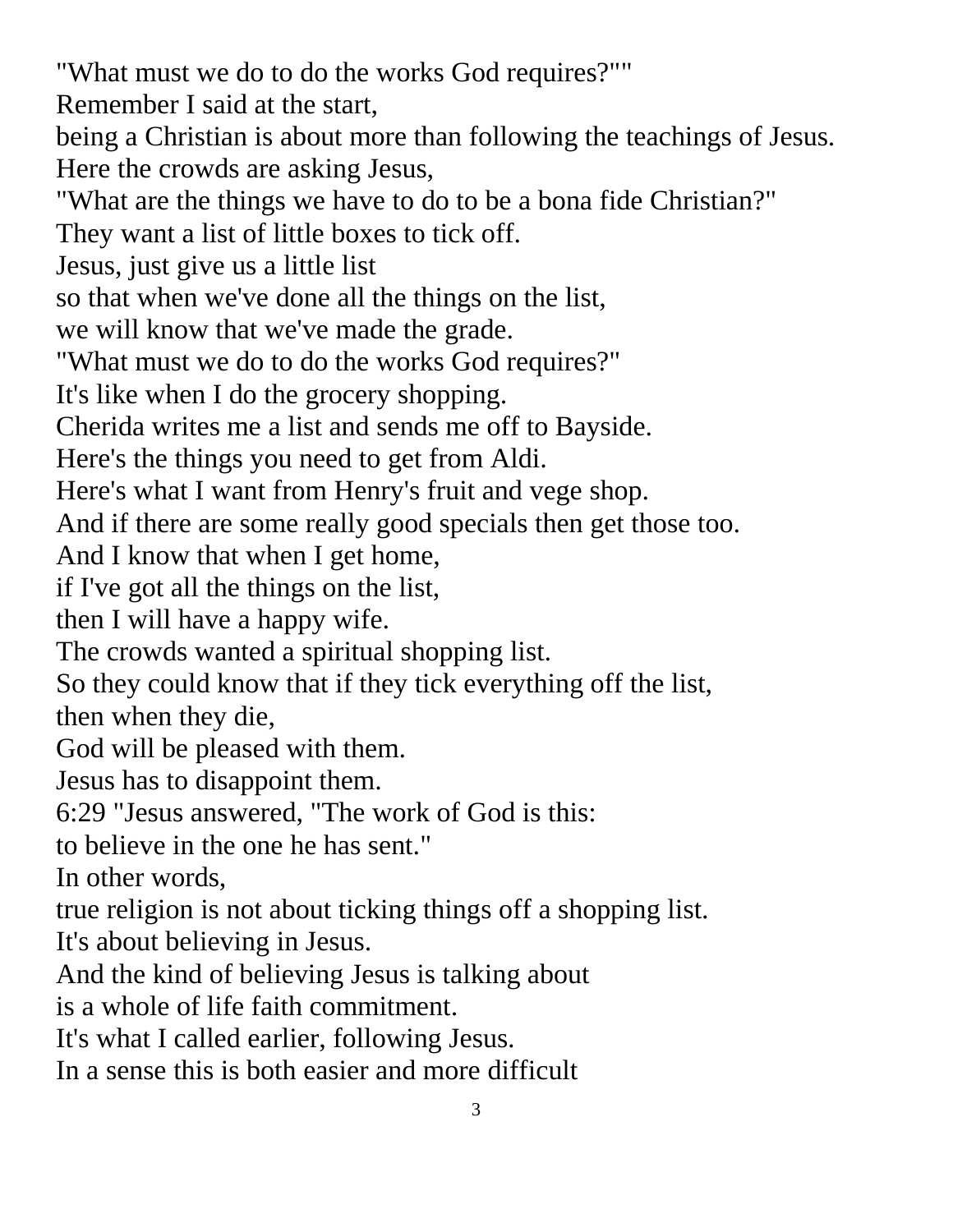than what the crowds ask for. It's more difficult in the sense that you can't just tick off all the boxes and say, "I'm finished now." Following Jesus is something you do till you take your last breath. When you are following Jesus, the challenge that God has for you right now, may just be the preparation for the next challenge he has for you. But we shouldn't look at these challenges as God being demanding. Rather it's a privilege that God gives to us to keep working in us to make us more like Jesus. The challenges we face in life the challenges we face in following Jesus are signs that God hasn't finished with us yet. So if you are looking for a quick and easy reassurance that you've made the grade, sorry it's more difficult than that. It's about following Jesus for as long as you've got. But it could also be easier than what the crowds were asking for. Easier and sometimes scandalously easier. You see, if you get given a list of boxes to tick, what happens if you just can't tick one of the boxes? Muslims have a list of boxes to tick. Pray five times a day. Remember the poor in your giving. And once in your life you must do the Haj, a spiritual pilgrimage to Mecca. But what if you are a Muslim in Bangladesh and you are dirt poor. There's no way you will ever make the Haj. You just can't tick that box. Now clearly from a Christian perspective, what a Bangladeshi Muslim needs is a missionary to come and tell them the gospel.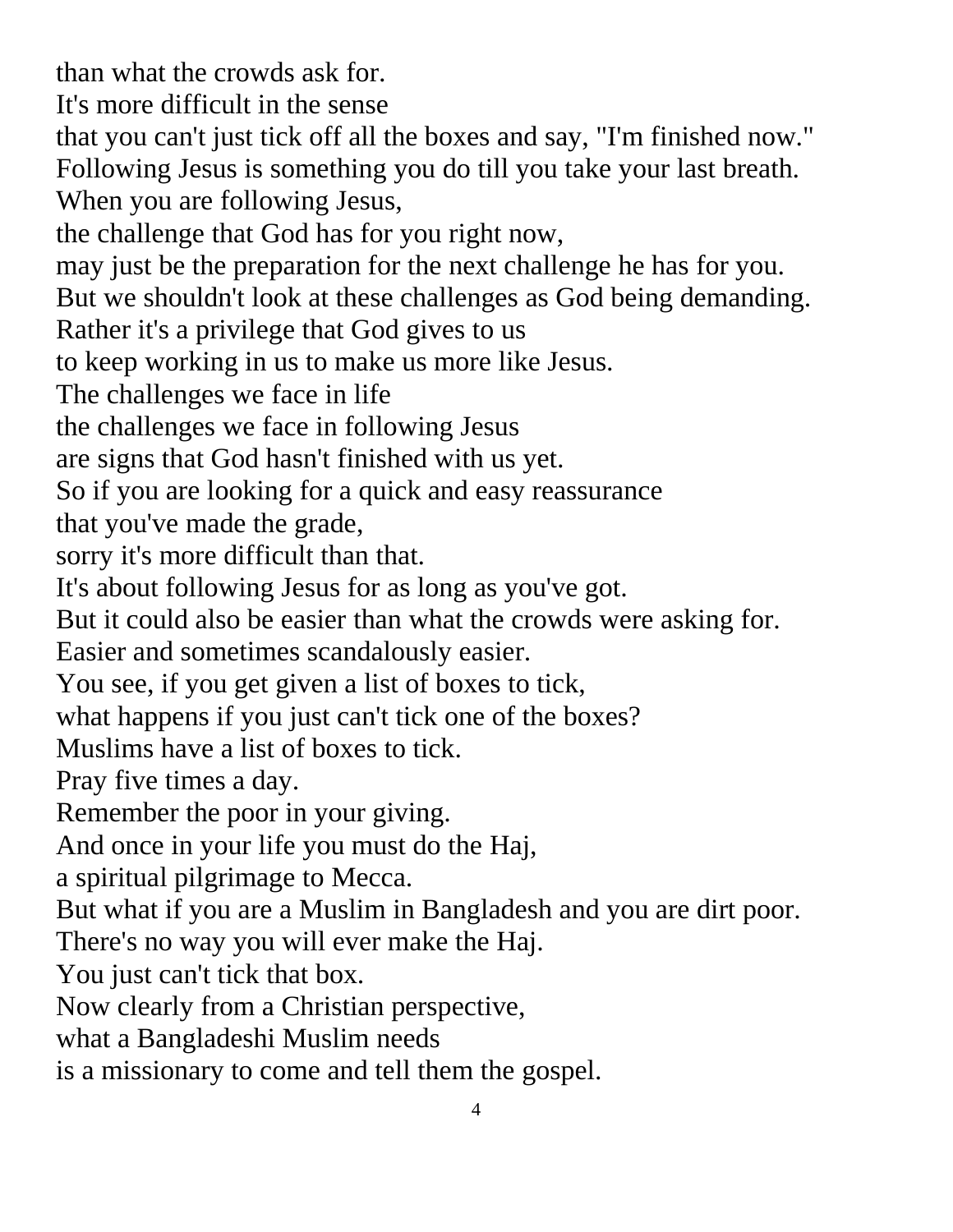So he can believe in Jesus and be saved. But from a Muslim perspective, that poor Bangladeshi faces a very uncertain eternal future. He can't tick the boxes that are required of him. And in that sense the answer that Jesus gave to crowds is very reassuring. "The work of God is this: to believe in the one he has sent." There are no boxes to tick. Put your faith in Jesus and you have done all that is required. The thief on the cross next to Jesus. How many boxes could he tick between when he met Jesus and when he died? None. He had not long at all left to live. And he was somewhat inconvenienced when it came to doing good works by virtue of being crucified. But he still heard those beautiful words, "Today you will be with me in paradise." Imagine how scandalised the Pharisees were when they heard Jesus say that! And look, it's not just the thief on the cross. One of my ministry colleagues has a severely disabled son, Brendan. What can Brendan do to serve Jesus? How many boxes can he tick? Absolutely none. He can't talk. He's in a wheel chair. He can't do anything. Everything has to be done for him. He can understand a bit. And he smiles and moves a bit to the music in church. That's all he can do.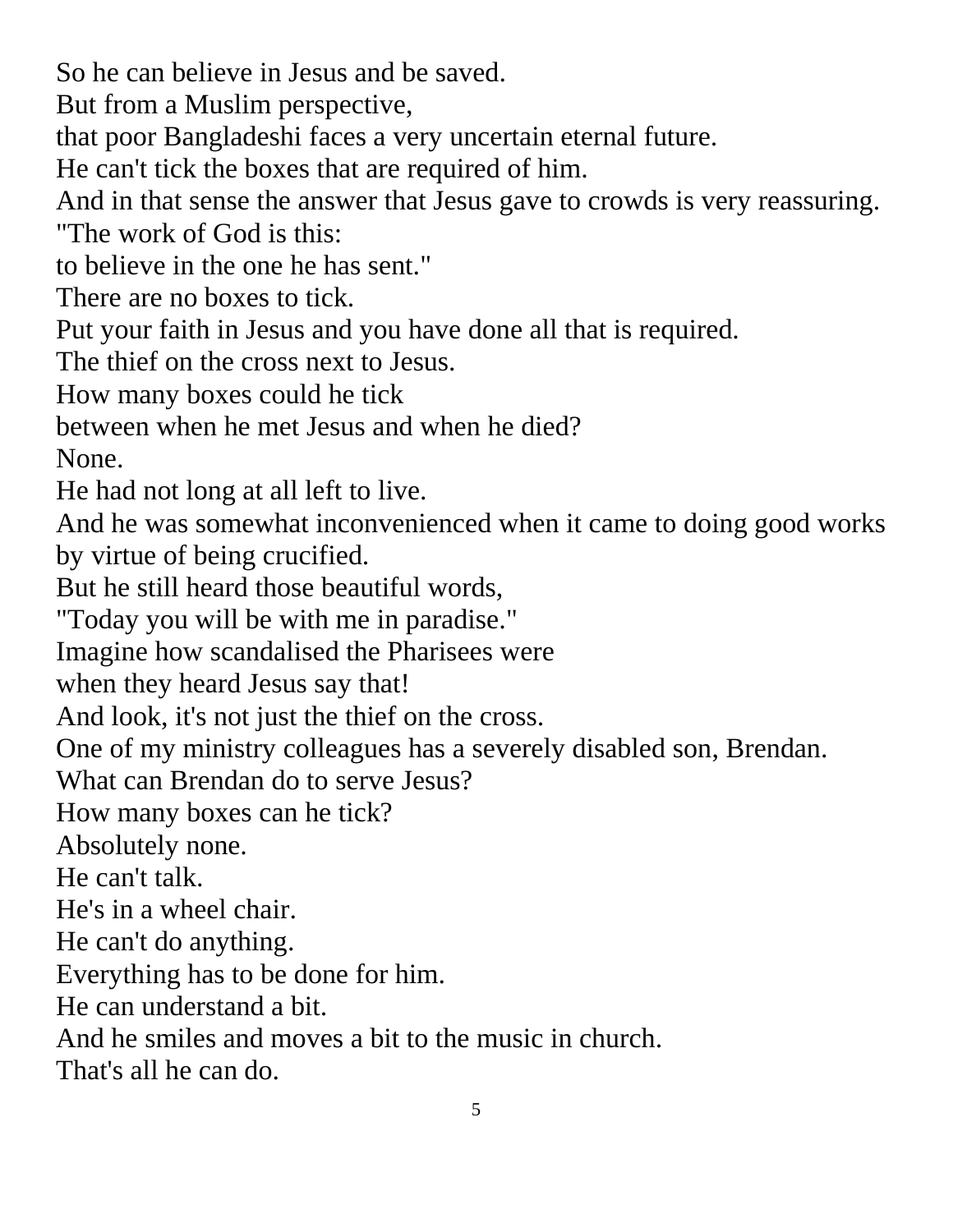But he believes in Jesus.

He can communicate enough to make that clear.

"The work of God is this:

to believe in the one he has sent."

That's all.

And that's the first thing it means that Jesus is the bread of life.

Real religion is about Jesus personally.

Here's the second thing.

Jesus is for Christians what manna was for the Israelites in the desert. So the crowds asked Jesus a follow up question.

OK, you say that real religion is about you personally.

In the old days, when someone like Moses claimed to speak for God he did signs like giving the people manna from heaven,

so they would believe he was sent from God.

What are you going to do?

And how did Jesus reply?

Moses gave you manna, huh.

Bread from heaven.

OK.

Guess what?

That was only al cheapo bread from heaven.

You want the real bread from heaven.

That's me.

I am the bread of life.

What was the point of the manna in the wilderness?

It was so the Israelites didn't starve.

There were 600K of them and they didn't have any food.

You can't just find food for 600K in the desert.

Not even Bear Grills could do that.

But God sent them manna so they could live.

What Jesus is saying is that he is sent by God so we can live.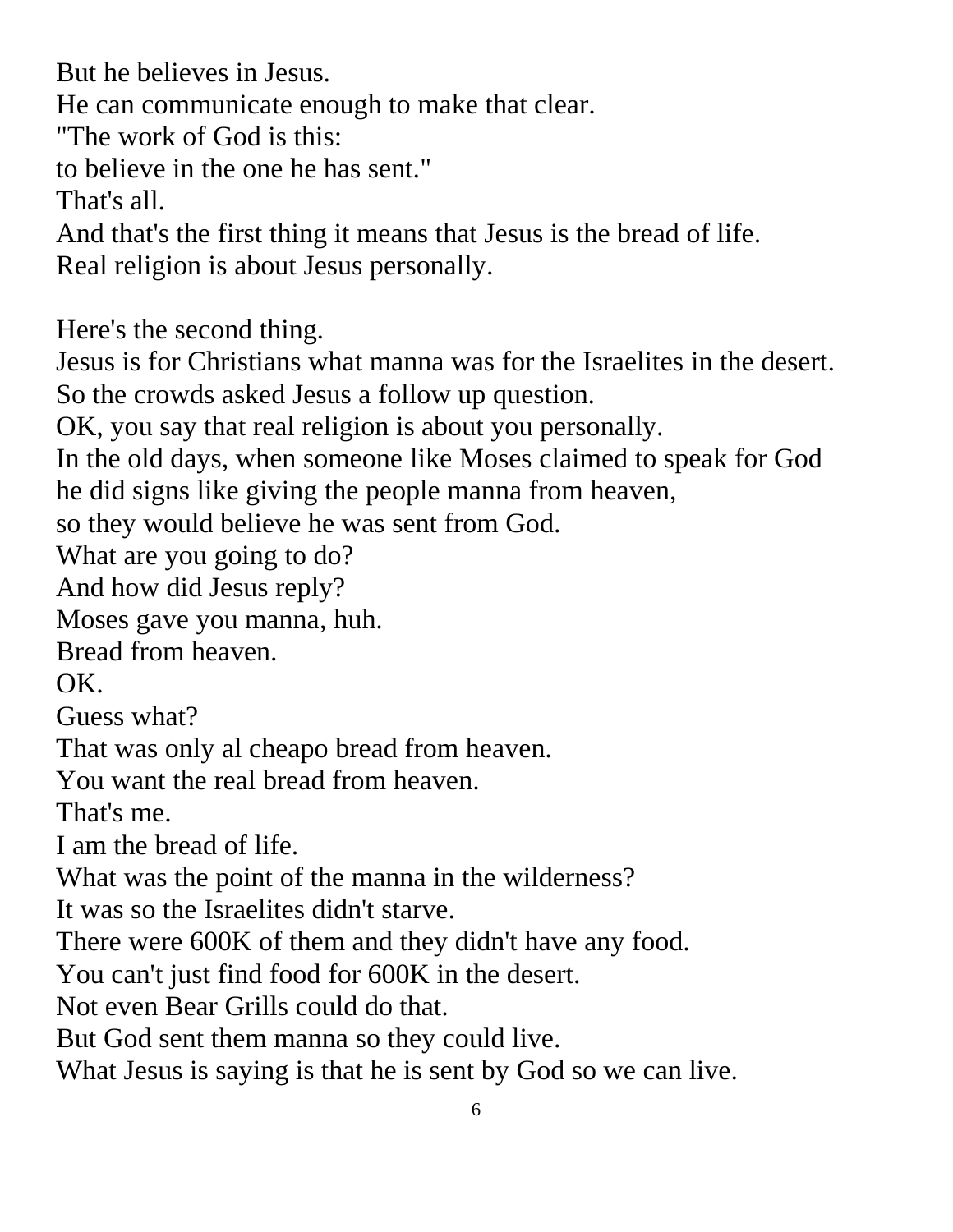Without Jesus, it's like you are in a spiritual desert. There is no way for you to survive. But with Jesus you can have life. It's that stark. No Jesus, no life. But if you know Jesus with a k, then you will know life with a k.

But the similarities between Jesus and manna don't finish there. When the Israelites ate manna in the wilderness, what sort of experience was that for them? Well it forced them to trust God. When you plant grain, and then harvest grain, and then grind the flour and bake the bread, it's easy to think that you are eating because of your own hard work and not because God provided. And when winter comes and you still have flour, it's easy to think you still have flour because you planned well and stored up flour for when there's no more grain to harvest. But when you go to sleep at night with no food in the tent, and wake up the next morning and there's manna on the ground for you to pick up, you know that you are only eating because God provided. And when you can't store up enough manna for a week because it goes bad. So you have to collect manna every day except for the Sabbath. Then what you are learning is that you need to rely on God to provide you with life every day. And Jesus is like that. The life he provides in not because of our own hard work.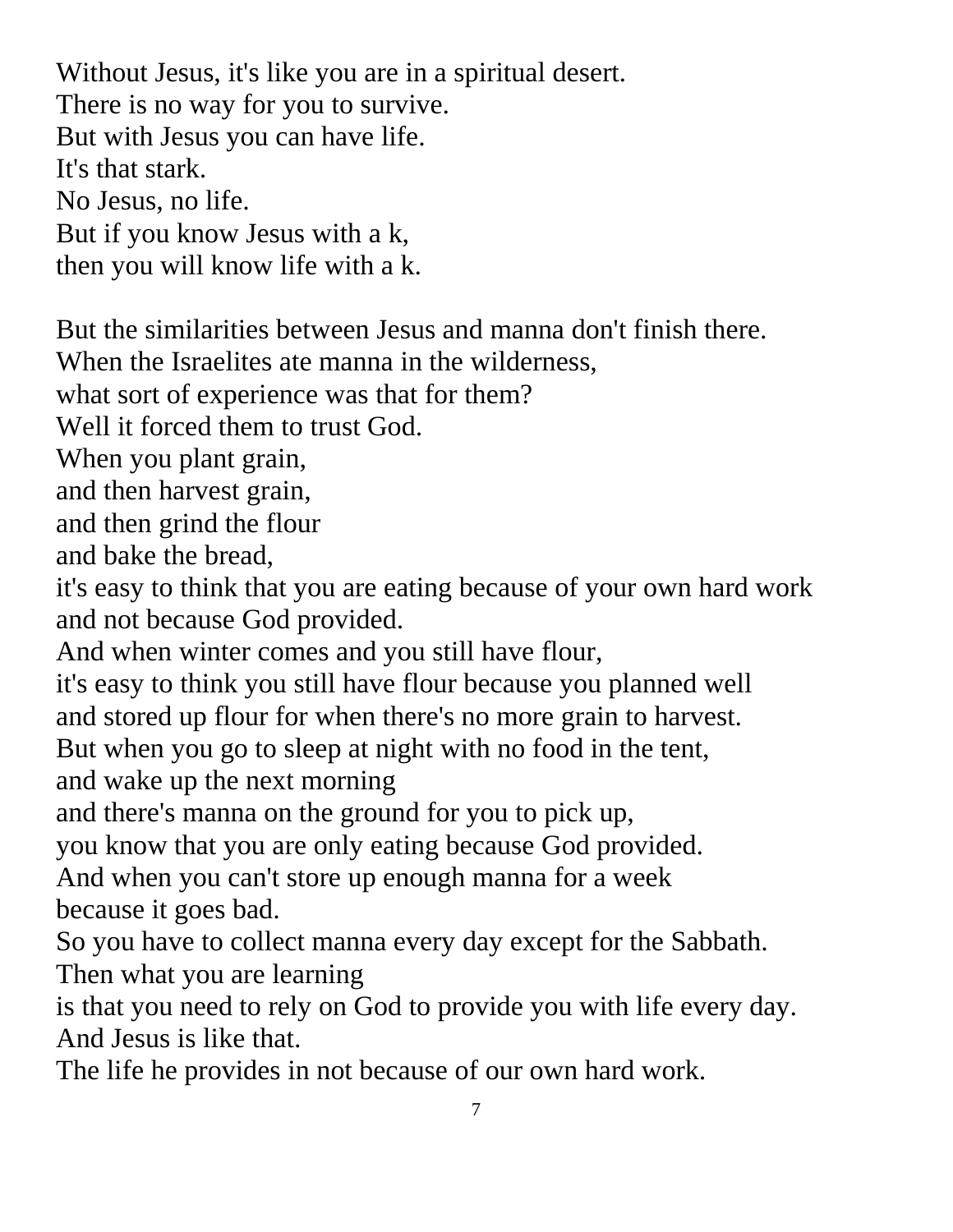It's just a gift from God.

The bread from heaven couldn't be earned.

You couldn't make it by growing grain.

You just had to be given it.

Wake up in the morning and collect your food for the day.

The spiritual life that Jesus gives us can't be earned.

You just have to accept it as a gift.

And like the manna had to be collected each day,

you have to keep receiving life from Jesus as a gift.

It's easy enough to accept the gift when you first come to faith, I suppose. You've lived a life where you've made mistakes.

You recognise you need forgiveness.

But what about when you've been faithfully serving for decades? You might be admired by everyone because you are a pillar of the church. Is it easy to slip into thinking you have earned your forgiveness then? Yes it is.

But can you earn it then?

No you can't.

It still has to be received as a gift.

So here's the second thing.

Jesus is for Christians what manna was for the Israelites.

Now the third thing that Jesus is the bread of life tells us.

It's about when we fully experience the life.

Jn 6:40 "For my Father's will is

that everyone who looks to the Son and believes in him

shall have eternal life,

and I will raise them up on the last day."

There is a now and a not yet to the Christian life.

We shall have eternal life now.

We will be raised up on the last day future.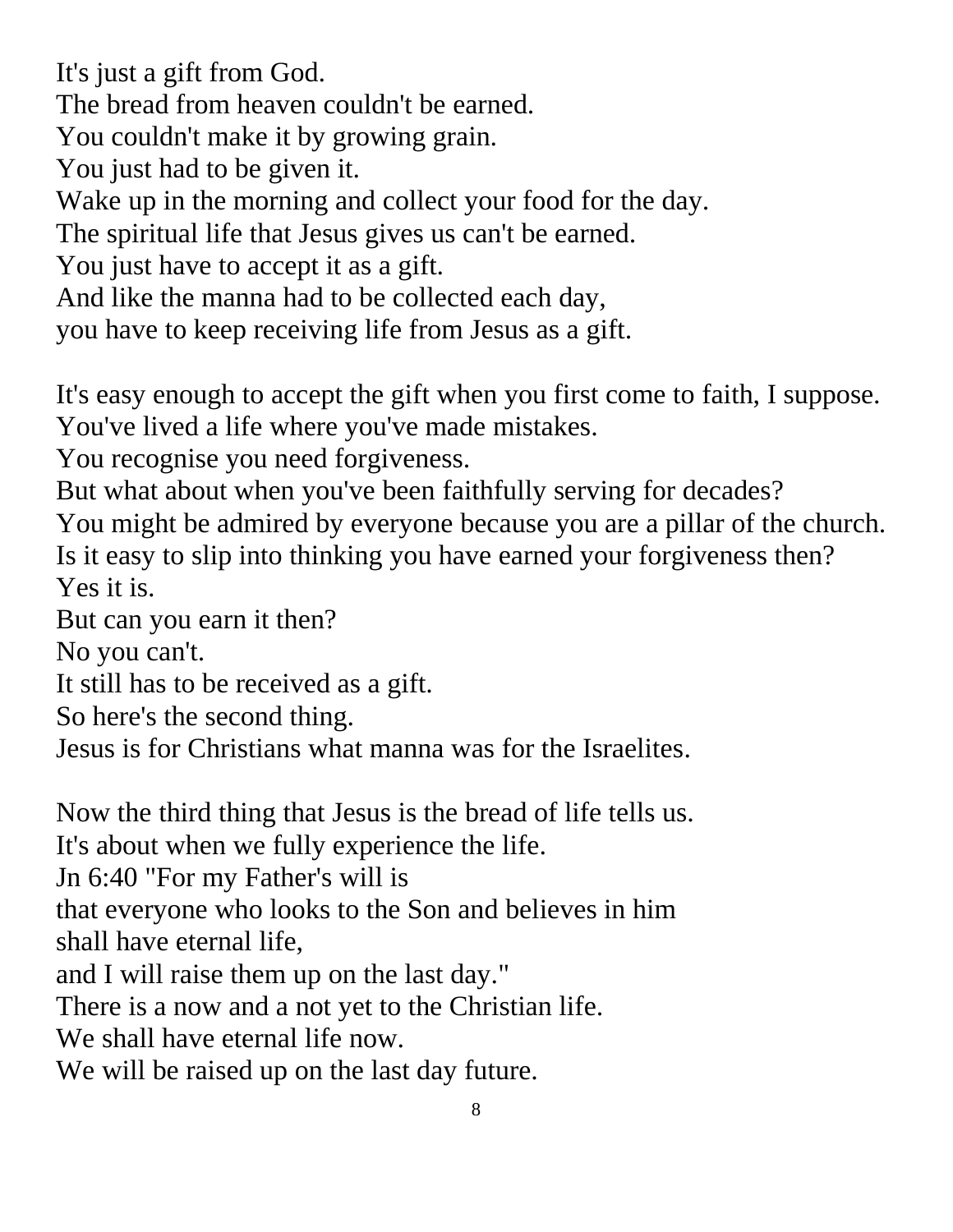Now there's a big debate amongst Christians about how much of our life from feeding on the bread of life we get now and how much we need to wait for. I have eternal life now. What does that mean for my present relationships, prosperity, spiritual gifts, healing from sickness, or success in my work? It must mean something, it can't mean everything, and where the truth is between those two extremes is a discussion for another day. What must be true is that nothing we say about how much of the blessings of eternity we can lay claim to in the present can be allowed to cast any shade on the martyrs. Lots of Christians die for their faith. We must never say they died because they were somehow failing to feed on the bread of life. We are hoping to bring some refugees from Afghanistan out to Australia. All of the families we are looking at have had someone convert to Christianity. All of them have had to flee with nothing but the clothes on their backs. Did God not bless them because they were unfaithful? Of course not. They have been faithful in ways that you and I cannot imagine. Many of them have lost friends or family members as martyrs. Not everyone escaped the Taliban. How is Jesus the bread of life? He will raise them up on the last day. Whatever else happens, he will raise them up on the last day. It's not that nothing else matters.